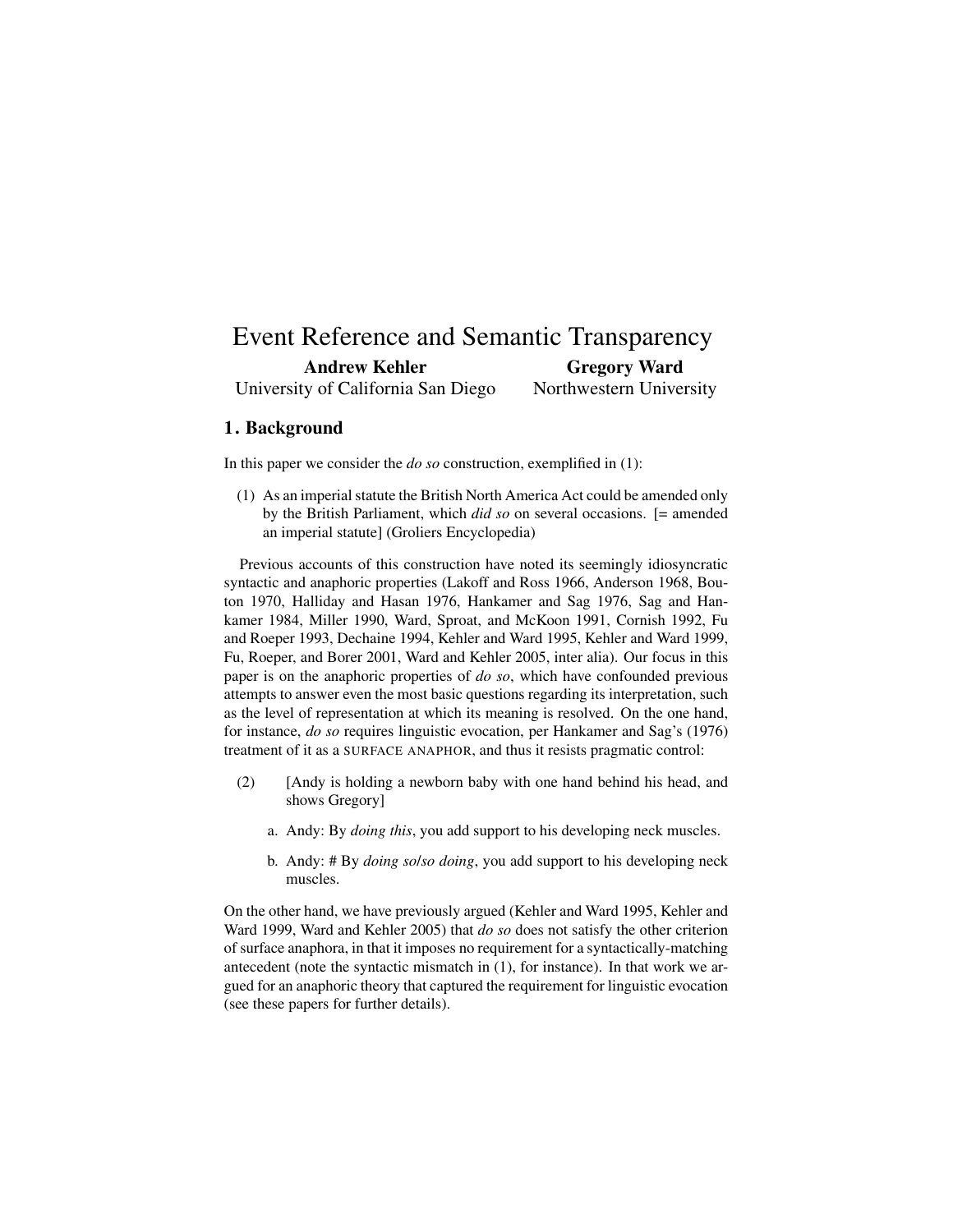In contrast to our analysis, Fu, Roeper, and Borer (2001, henceforth FRB) assume that *do so* categorically requires a syntactic VP antecedent. Further, in light of felicitous examples of *do so* with nominalized antecedents (see Section 2.3), they use this assumption to argue that process nominals must contain a VP in their underlying syntactic representations.

In the next section, we review some of the data that support an anaphoric theory of *do so*, comparing it to Fu et al.'s proposal and their arguments against the conclusions drawn in Kehler and Ward (1995). In Section 3 we argue that *do so* patterns with other anaphors in being sensitive to the degree of SEMANTIC TRANSPARENCY between the antecedent expression and the referent. Finally, in Section 4 we report on a corpus study of cases in which role nominalizations serve as antecedents for *do so* that supports this conclusion.

### 2. Anaphora versus Syntax

#### 2.1 Syntactically-mismatched antecedents

A variety of data has previously been offered to show that *do so* does not require a syntactically-matched antecedent (see Ward and Kehler (2005) and references therein). For instance, examples (3–4) involve voice mismatches: Whereas the clause containing *do so* is in the active voice, the antecedent clause is in the passive, and hence a matching antecedent VP as required by syntactic treatments does not exist:

- (3) As an imperial statute the British North America Act could be amended only by the British Parliament, which *did so* on several occasions [= amended an imperial statute]. (=1)
- (4) Section 1 provides the examples to be derived by Gapping, and a formulation of Gapping capable of *doing so*. [= deriving the examples] (text of Neijt 1981)

Although problematic for a syntactic analysis, these data are predicted on an anaphoric one.

Fu et al. briefly discuss example (3), and state:

it is not clear that it seriously jeopardizes the claim that *do so* requires a VP/V' antecedent...That in the first conjunct the direct object is occupied by a trace, rather than a full NP may very well turn out to be immaterial for the licensing of the anaphor *do so*. (pp. 572–573)

However, they do not pursue this idea, and thus do not provide the details necessary to evaluate it. Indeed, they never state their assumptions about how *do so* is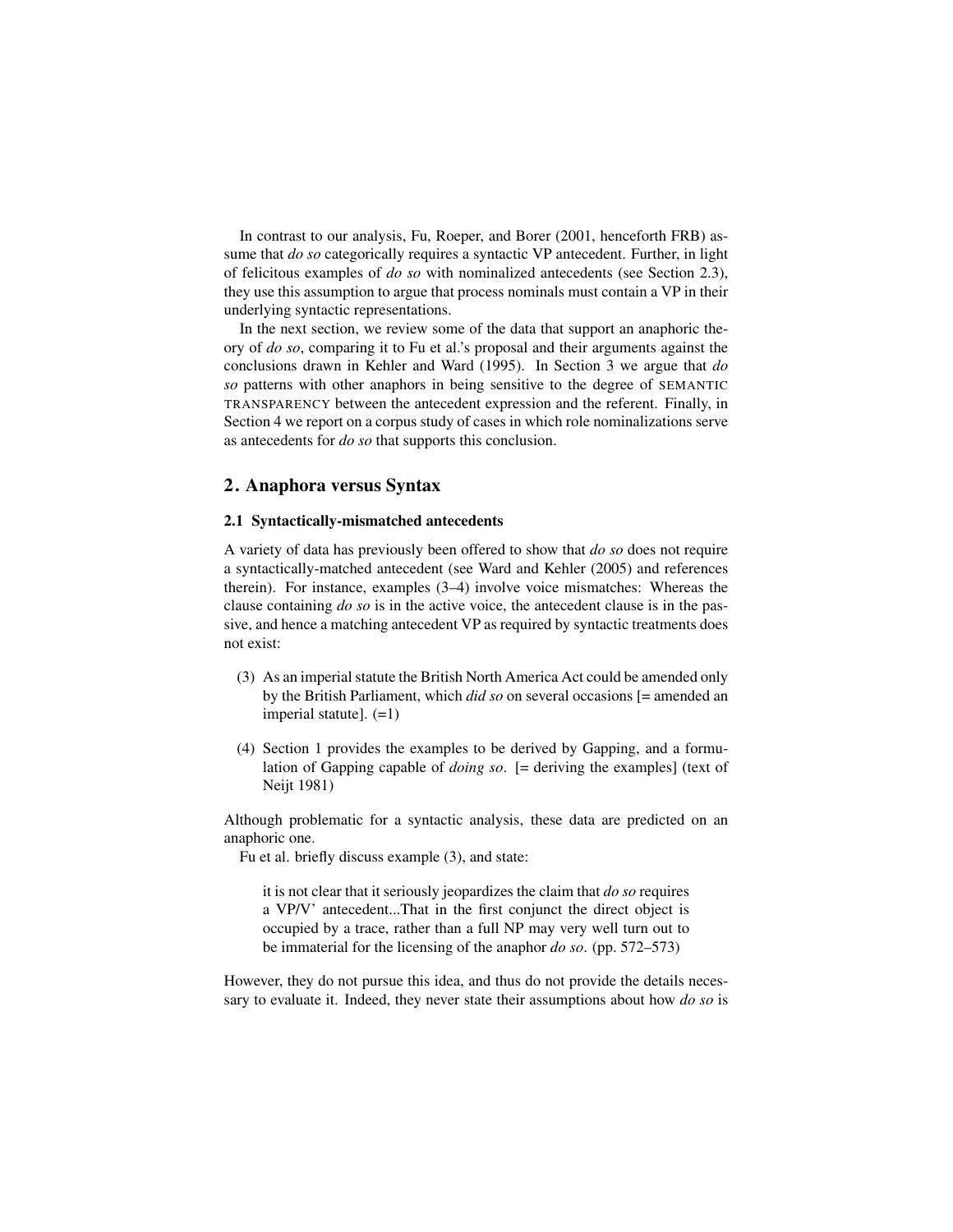interpreted nor why it would require a syntactic antecedent. On many syntactic theories of VP-ellipsis, the need for syntactic parallelism stems from the fact that a VP needs to be reconstructed at the ellipsis site. This logic does not extend to *do so*, since it is not associated with an ellipsis site.

Indeed, such details would be required to address a range of other types of attested syntactic mismatch discussed by Kehler and Ward (1995) but not addressed by Fu et al.:

- (5) There was a lot more negativity to dwell on, if anyone wished to *do so*. [= dwell on more negativity]
- (6) With or without the celebration, Belcourt is well worth seeing, and you can *do so* year round. [= see Belcourt]
- (7) ... He went on to claim that the allegedly high-spending Labour authorities had, by *so doing*, damaged industry and lost jobs. [= spent highly] (Cornish 1992)

However, FRB do contrast cases like (3) with cases involving adjectivals, which are presumably worse because they do not involve a trace:

(8) ?? This act turned out to be amendable, and the British Parliament *did so* in its last session. [= amend the act]

However, a considerably more acceptable variant can be readily constructed, seemingly ruling out a purely syntactic explanation:

(9) After the British Parliament found out that the act was amendable, they elected to *do so* at their very first opportunity. [= amend the act]

All of these data are thus compatible with an anaphoric theory, but need to be explained on a surface-anaphoric approach.

#### 2.2 Split antecedents

Another type of example discussed by Kehler and Ward (1995) but not addressed by FRB involves split antecedents. It is well-known that pronominal reference is compatible with referents that have antecedents that are 'split' across the discourse:

(10) The first person to die each year is usually listed in the newspaper, as is the first couple to file for divorce. In a rare show of respect, this year *their* names were kept private.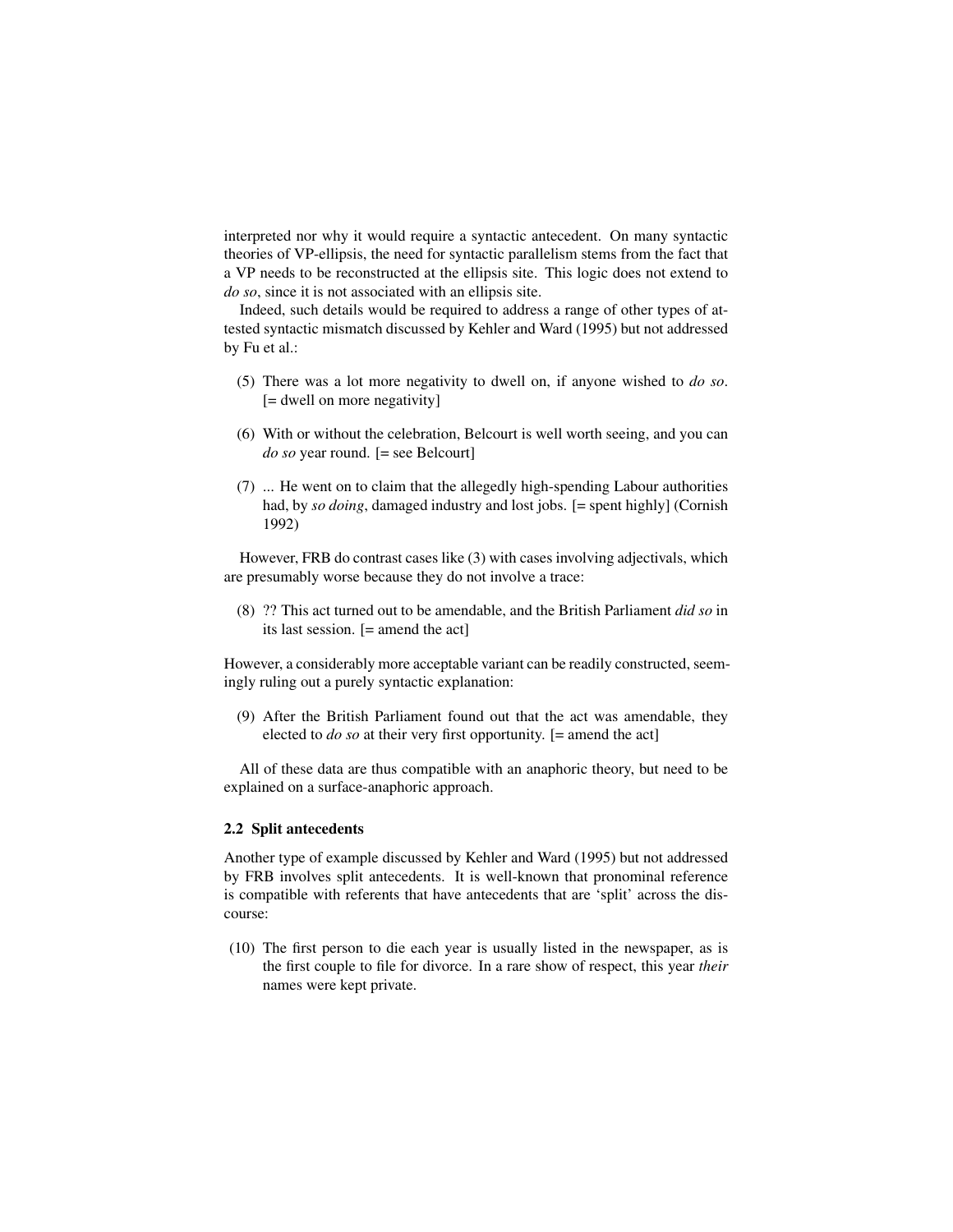As pointed out by Dalrymple et al. (1991), *do so* is felicitous with split antecedents as well, as illustrated by example (11):

(11) Fortunately, the first person to die in 1990 and the first couple to file for divorce in 1990 were allowed to *do so* anonymously. [= die / file for divorce] (text of Roeper (1990), cited by James McCawley's "1990 Linguistic Flea Circus")

Again, this is exactly what we would expect on an anaphoric theory, but is problematic for a syntactic theory since no suitable VP antecedent exists in the discourse.

#### 2.3 Process nominalizations

One area of agreement for the two analyses is the potential felicity of *do so* with nominalized antecedents:

- (12) The defection of the seven moderates, who knew they were incurring the wrath of many colleagues in *doing so*, signaled that it may be harder to sell the GOP message on the crime bill than it was on the stimulus package. [= defecting] (*Washington Post*)
- (13) Even though an Israeli response is justified, I don't think it was in their best interests to *do so* right now. [= respond] (token provided by Dan Hardt)

The two analyses draw very different conclusions, however. For our anaphoric analysis, these simply constitute further support. For FRB, on the other hand, these show that process nominalizations must have a VP in their syntactic representations, in light of their assumed requirement that *do so* have a syntactic VP antecedent.

For their conclusion, FRB cite the contrast between (14–15) as evidence:

- (14) His removal of the garbage in the morning and Sam's *doing so* in the afternoon were surprising. (= their 42b)
- (15) \* Kim's accident in the morning and Sue's *doing so* in the evening were not  $coincidences. (= their 43b)$

That is, whereas the nominalization *removal* can antecede *do so* in (14), the nonnominalized event-denoting noun *accident* cannot in (15). The question then is why event-denoting nouns cannot antecede *do so* on an anaphoric theory.

Whereas FRB are correct in stating that this contrast ultimately needs to be explained, it does not provide evidence for their particular explanation. The problem is that the judgments do not significantly change when *do so* is replaced by an anaphor such as *do it*: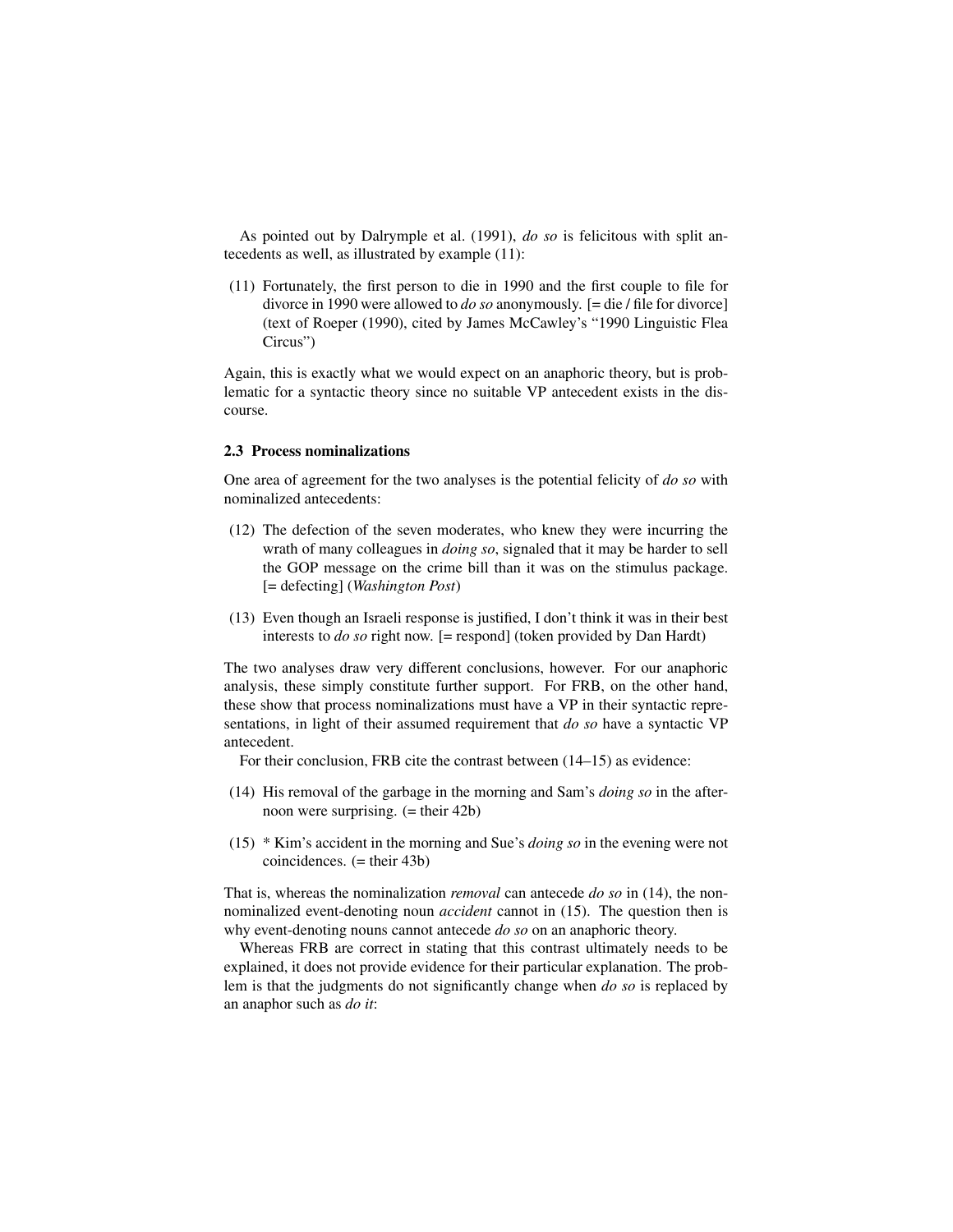- (16) His removal of the garbage in the morning and Sam's *doing it* in the afternoon were surprising.
- (17) # Kim's accident in the morning and Sue's *doing it* in the evening were not coincidences.

Since *do it* is widely agreed to place no formal restriction on its antecedent (i.e., it is uncontroversially a form of DEEP ANAPHORA per Hankamer and Sag (1976)), the contrast between (14–15) cannot be attributed to a syntactic requirement on *do so*, and in turn does not provide any evidence that nominalizations have a VP within their syntactic representations.

#### 2.4 Non-process nominalizations

Finally, FRB's analysis as described in the last section applies only to process nominalizations; they make no claims to the effect that other types of nominalizations similarly incorporate a VP in their syntax. However, felicitous, naturallyoccurring examples of *do so* with other types of nominalizations as antecedents, e.g. role nominalizations, are readily found (the following examples were collected from various internet webpages): $<sup>1</sup>$ </sup>

- (18) One study suggests that almost half of young female smokers *do so* in order to lose weight. [= smoke]
- (19) The majority of horse riders *do so* purely for leisure and pleasure. [= ride horses]
- (20) AmericaNet.Com, its officers, directors or employees are not responsible for the content or integrity of any ad. Sellers/buyers/subscribers/investors *do so* at their own risk. [= sell/buy/subscribe/invest]
- (21) Data from the Retirement Survey reveals that 5% of early retirees *do so* because of the ill health of others. [= retire early]

An obvious way to maintain FRB's analysis would be to claim that role nominalizations also incorporate VPs in their syntax. The problem is that this move would overgenerate, allowing many cases that remain unacceptable:

- (22) # Most professors will *do so* for hours even when no one is listening. [= profess]
- (23) # In my opinion, our governor *does so* better than the last one did. [= govern]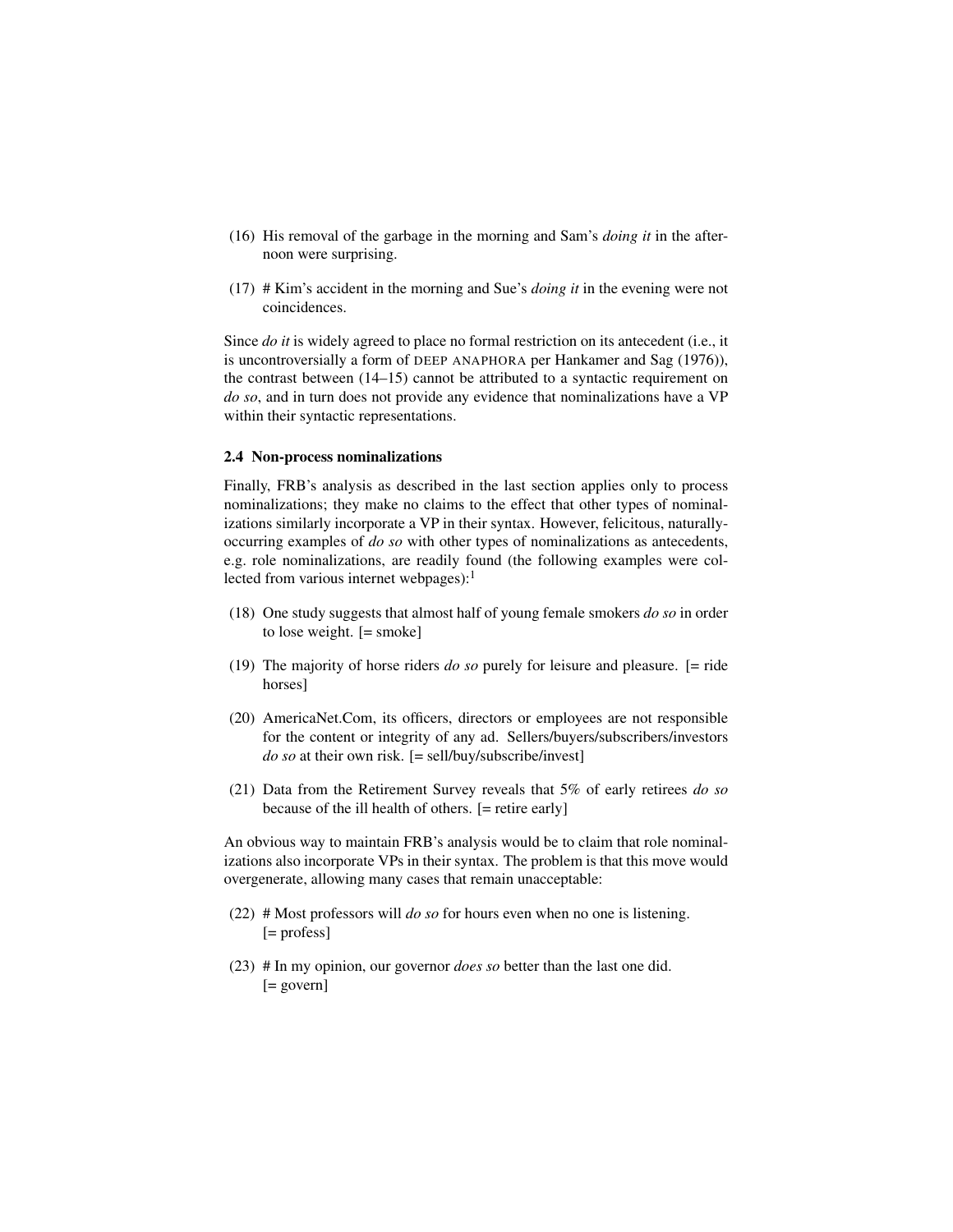We know of no independent evidence that some role nominals incorporate VP syntax and others do not, nor do we anticipate that such evidence exists.<sup>2</sup> What is instead apparent from the contrast between (18-21) and (22-23) is that role nominalizations display gradience with respect to compositionality: Whereas a smoker is someone who smokes and horse rider is someone who rides horses, a professor is not merely one who professes, nor is a governor merely one who governs. We argue that it is the degree of semantic transparency between the nominalization and the verb that it nominalizes that determines the extent to which the nominalization makes the event denoted by the verb accessible for subsequent reference.

### 3. Anaphoric Islands

Indeed, the distinction between (18–21) and (22–23) mirrors an analogous distinction at the nominal level with respect to *outbound anaphora*, a type of reference that Postal (1969) characterizes as involving so-called 'anaphoric islands'. Standard examples that demonstrate the infelicity of such anaphora involve semantically non-transparent relationships (examples from Ward et al. (1991)):

- (24) Fritz is a cowboy. # He says *they* can be difficult to look after. [= cow]
- (25) Dom's clothes are absolutely elephantine. # Indeed, you could almost lose *one* in them. [= an elephant]

On Postal's analysis, reference fails in these cases because it involves 'word internal' reference: *they* cannot have *cow* in *cowboys* as its antecedent in (24), and similarly for *elephant* and *elephantine* in (25).

However, Ward et al. offer an alternative interpretation:

...we shall argue that the degree to which outbound anaphora is felicitous is determined by the relative accessibility of the discourse entities evoked by word-internal lexical elements, and not by any principle of syntax or morphology. (p. 449)

This characterization predicts that felicitous examples that are similar to (24–25) should occur, as long as a sufficient degree of semantic transparency holds between the antecedent expression and its word-internal counterpart. This is in fact the case (examples again from Ward et al. (1991)):

- (26) Do parental reactions affect *their* children? [=parents]
- (27) I think if I were a Peruvian I wouldn't want to live *there* for the next couple of years. [= Peru]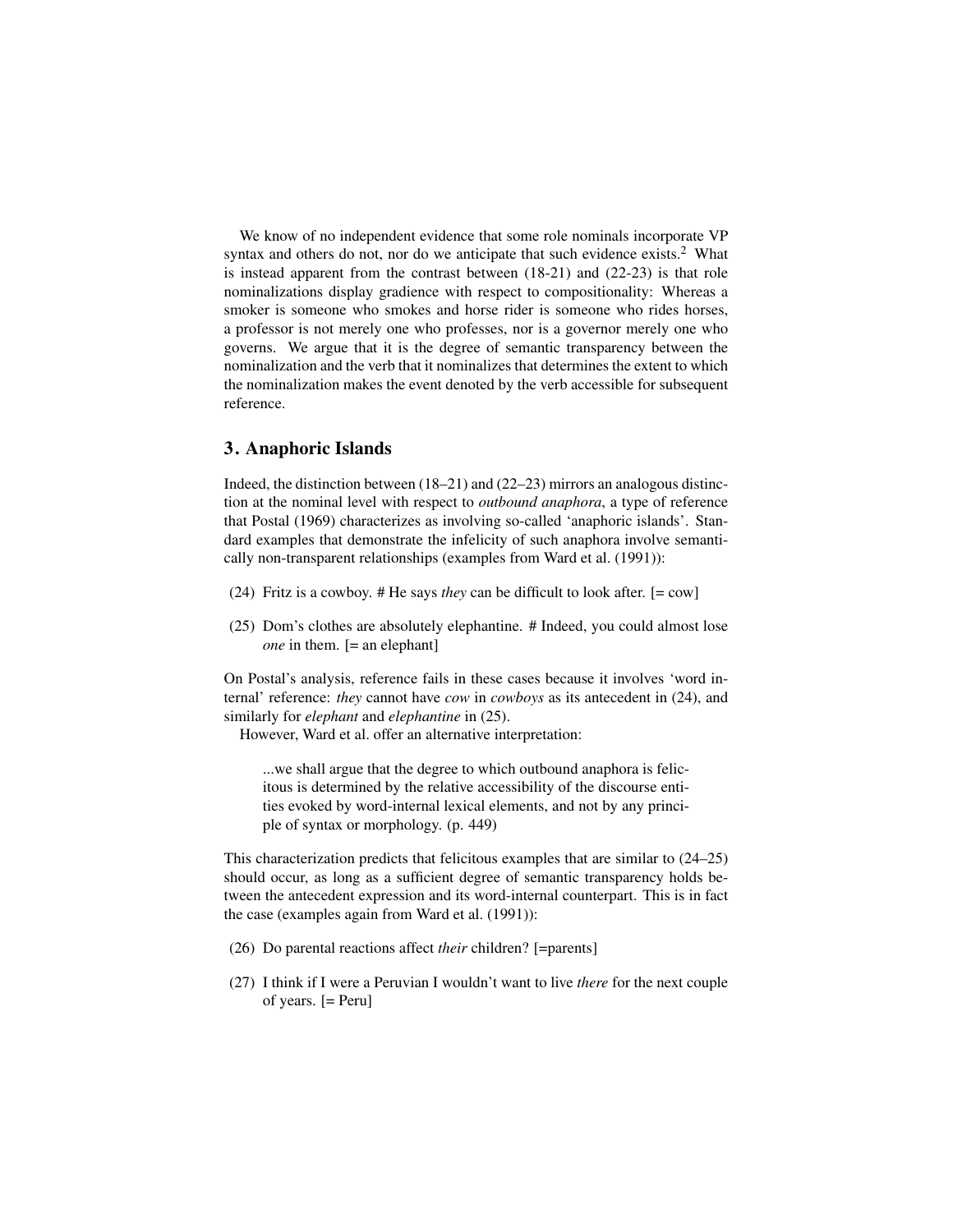- (28) It's awfully foggy tonight so you people out there driving better watch out for  $it$ .  $[=$  fog]
- (29) Very well. But I warn you that if you continue in such foolishness you'll be the last paleontologist alive by the time you retire. There's no future in *it*. [= paleontology]

Such examples should be as bad as (24–25) on a purely syntactic account.

Therefore, the facts regarding pronominal anaphora appear to mirror those for *do so* anaphora that we discussed at the end of the last section. Ironically, however, Ward et al. drew the opposite conclusion about *do so*, citing example (30) in support of their idea that it is a surface anaphor:

(30) Mary is a heavy smoker – even though her doctor told her not to

a. # *do so*. (judgment theirs)

b. *do it*.

However, we have already seen a felicitous case of *do so* with *smoker* as its antecedent in (18). Example (31) is another:

(31) In some cases removing triggers from your home is as simple as asking smokers to *do so* outside, removing pets from the house, and vacuuming rugs and washing ...

We therefore conclude that the key difference between (18–21) and (22–23) lies in precisely the sort of semantic transparency and activation factors that Ward et al. cited in arguing against the existence of grammatical anaphoric island constraints.

### 4. Corpus Study

This conclusion predicts that felicitous uses of *do so* should occur only with those role nominalizations that have a highly transparent semantic relationship with the verb they nominalize. To test this prediction, we conducted a simple corpus study. We first collected the *-er/-or* agent nominalizations that occur at least 2000 times in the British National Corpus. This resulted in a list of 42 nominalizations. For each nominalization (N), a search of the form N*s do so* (e.g., *drivers do so*) was performed using Google, and the results carefully filtered and analyzed. Cases in which there was any ambiguity about the identity of the antecedent were set aside. For 29 of the 42 nominalizations, felicitous examples of *do so* in which the nominalization unambiguously serves as antecedent were found.

An approximate measure of the degree of semantic transparency between each role nominalization and the verb it nominalizes was then computed. For this purpose we used the Latent Semantic Analysis (LSA) vector cosine value<sup>3</sup>, as such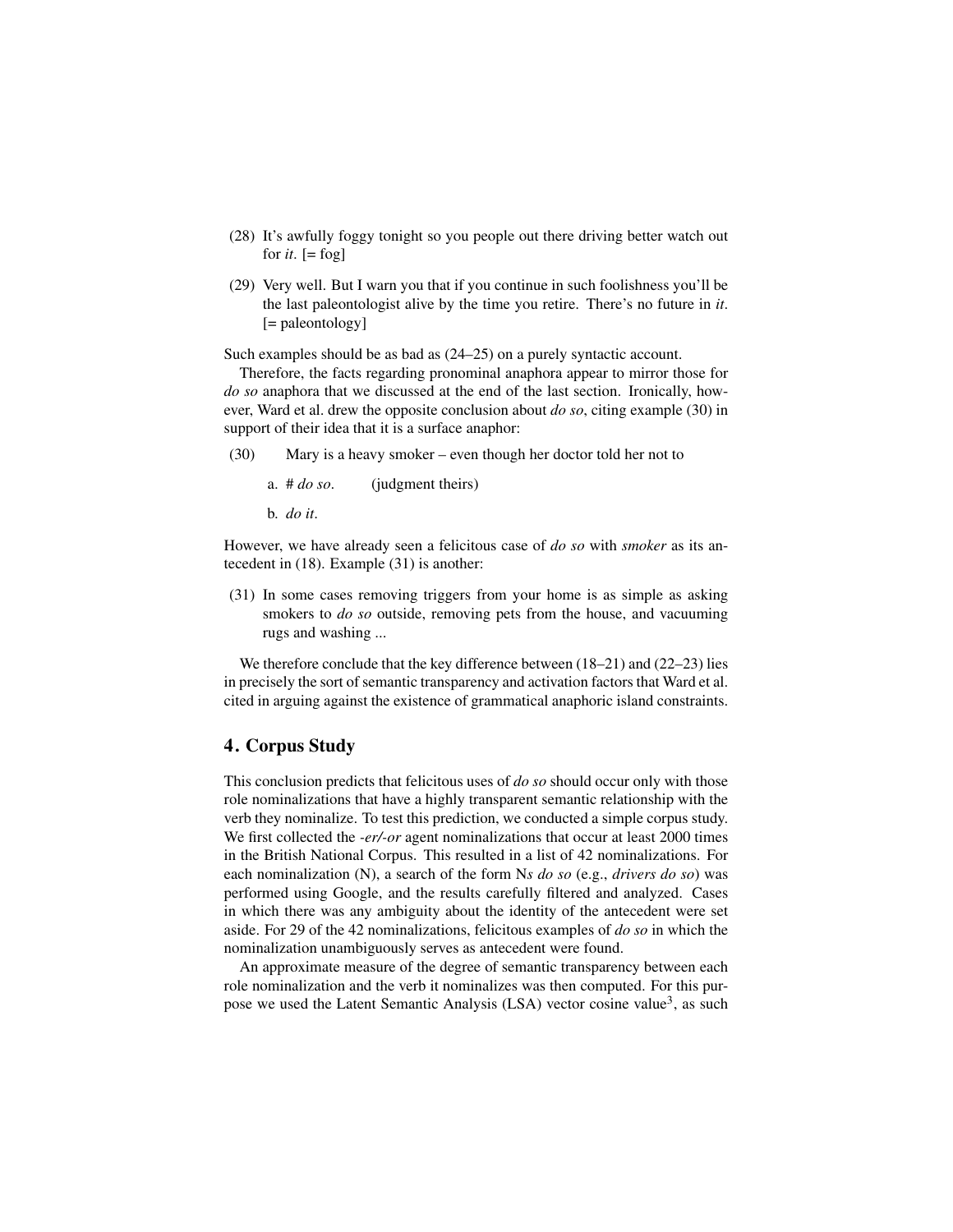values have been claimed to correlate well with human semantic similarity judgments (Landauer, Foltz, and Laham 1998). The idea is that the more transparent the relationship between a role nominalization and the verb it nominalizes, the more likely they will be found in similar contexts within a large corpus. For instance, *smoke* and *smoker* receive a 0.82 score, which is indicative of a high degree of relatedness (1 represents perfect contextual overlap). On the other hand, *profess* and *professor* receive a 0.06 score, which indicates a degree of relatedness close to chance (0 represents chance). $4$ 

The average LSA value for the 29 nominalizations for which our searches revealed felicitous naturally-occurring examples of *do so* was 0.491. In contrast, the average LSA value for the remaining 13 cases not found in the corpus search was only 0.264. By a one-tailed t-test, these two means are significantly different  $(p=.004)$ .

Whereas this informal study cannot be considered definitive – LSA values are no doubt a fairly crude approximation of semantic transparency and not all possible felicitous cases will be necessarily found on the web – the results nonetheless strongly point to the idea that degree of semantic transparency between a role nominalization and the verb it nominalizes is a significant factor in determining when felicitous reference with *do so* is possible. Indeed, a post-hoc examination suggests that the effect might be even stronger than the results summarized above suggest. It turns out that no examples were found for two of the highestscoring nominalizations of the 42: *farmer* at 0.81, and *developer* at 0.77. The reasons for this appear to be idiosyncratic given that, unlike many of the other unattested cases, felicitous examples can be readily constructed. Example (32) is a constructed case with *marijuana farmers* as the antecedent of *do so*.

(32) Many marijuana farmers *do so* with a sincere sense that they are doing nothing wrong, and not out of greed without regard for the law.

Furthermore, example (33) is an attested case with *developers of free software* as the antecedent:

(33) Whatever approach you use, it helps to have determination and adopt an ethical perspective, as we do in the Free Software Movement. To treat the public ethically, the software should be free – as in freedom – for the whole public.

Many developers of free software profess narrowly practical reasons for *doing so*: they advocate allowing others to share and change software as an expedient for making software powerful and reliable. (http://www.gnu.org/philosophy/university.html)

This example was not found during our corpus search because the searches we used – of the form N*s do so* – only find examples in which *do so* is adjacent to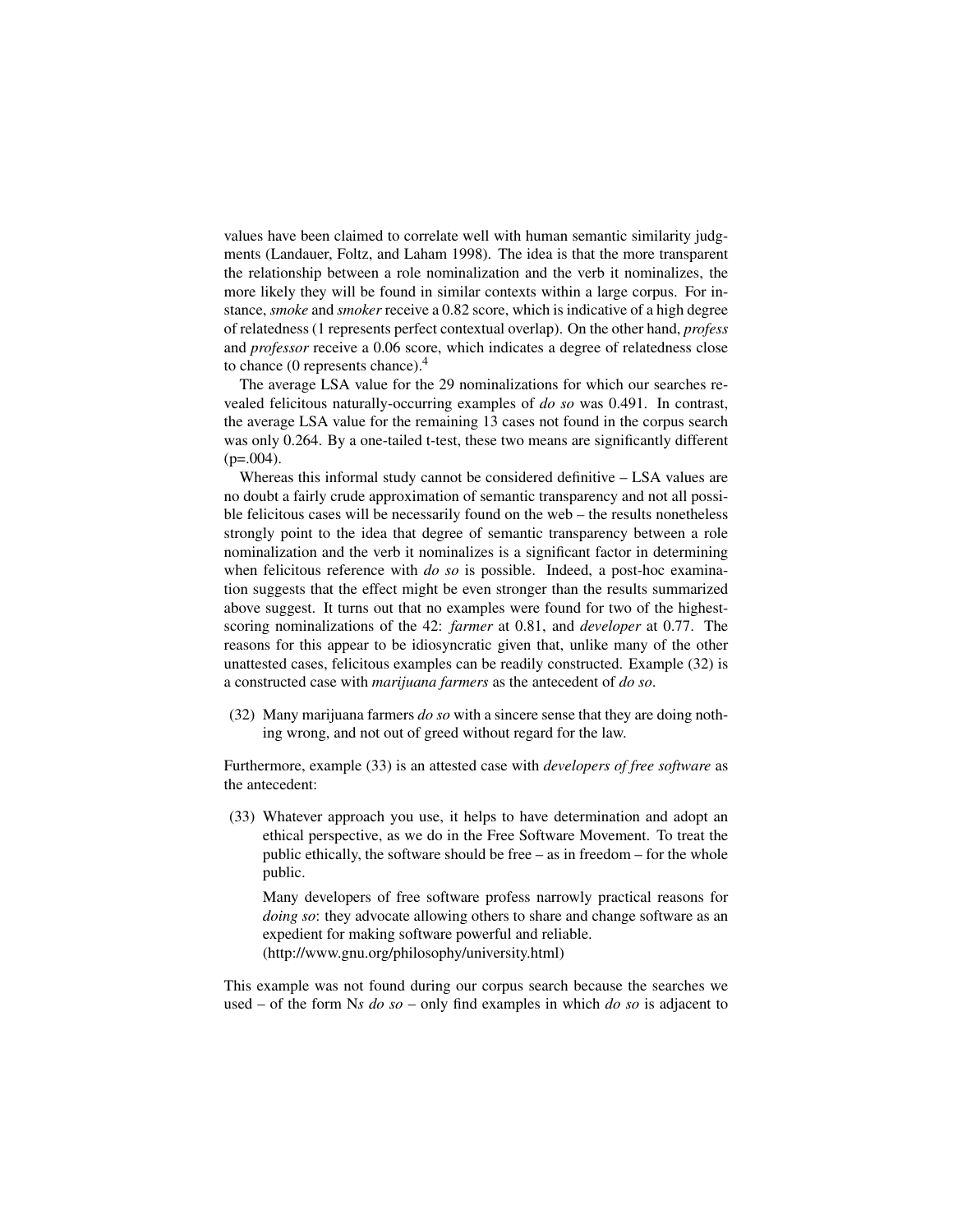the nominalization. Example (33) shows nonetheless that *developers* can antecede *do so*. Setting these aside, the other 11 verb-nominalization pairs had an average 0.168 transparency score.

# 5. Conclusions

Our investigation of *do so* has revealed that it is governed by the same pragmatic principles that apply to other forms of anaphoric reference. In concert with other well-known factors (e.g., topicality, recency of mention), semantic transparency influences accessibility: The more transparent the semantic relationship between a nominalization and the verb it nominalizes, the more accessible the event evoked by the nominalization will be.

We therefore find that *do so* does not directly impose purely syntactic restrictions on its antecedent, and hence it provides no evidence that process nominals incorporate a syntactic VP. On the other hand, there is an indirect connection between syntactic form and felicity of *do so*, in the sense that choice of syntactic form influences discourse accessibility, and discourse accessibility in turn influences the felicity of reference with *do so*.

### Acknowledgments

We thank Ivano Caponigro, Laura Kertz, and Hannah Rohde for comments and helpful discussions.

# **Notes**

<sup>1</sup>Our corpus contains felicitous naturally-occurring cases of *do so* with role nominalizations as antecedents for over sixty different verbs.

 ${}^{2}$ FRB offer a second type of evidence that process nominalization incorporate VP syntax, based on a purported co-occurence with adverbs:

- (34) A presentation of the awards separately (was attended by parents).
- (35) His removal of the evidence deliberately (resulted in obscuring the case).

Here we simply disagree with the judgments: We find such data to be ungrammatical on the relevant syntactic modification relationships. We are thus not persuaded by this evidence. Note, however, that even if we were to defer to their judgments on such data, a move to extend FRB's analysis to role nominalizations would generate the prediction that adverbs should be able to modify those as well. In that case, the subject of (36) should be a grammatically-acceptable way of referring to the person who presented the awards separately, and (33) should be a grammatically-acceptable way of referring to the people who developed the software quickly:

- (36) \* The presenter of the awards separately (was pleasing to the group of parents).
- (37) \* The developers of the software quickly (are the ones that I would recommend).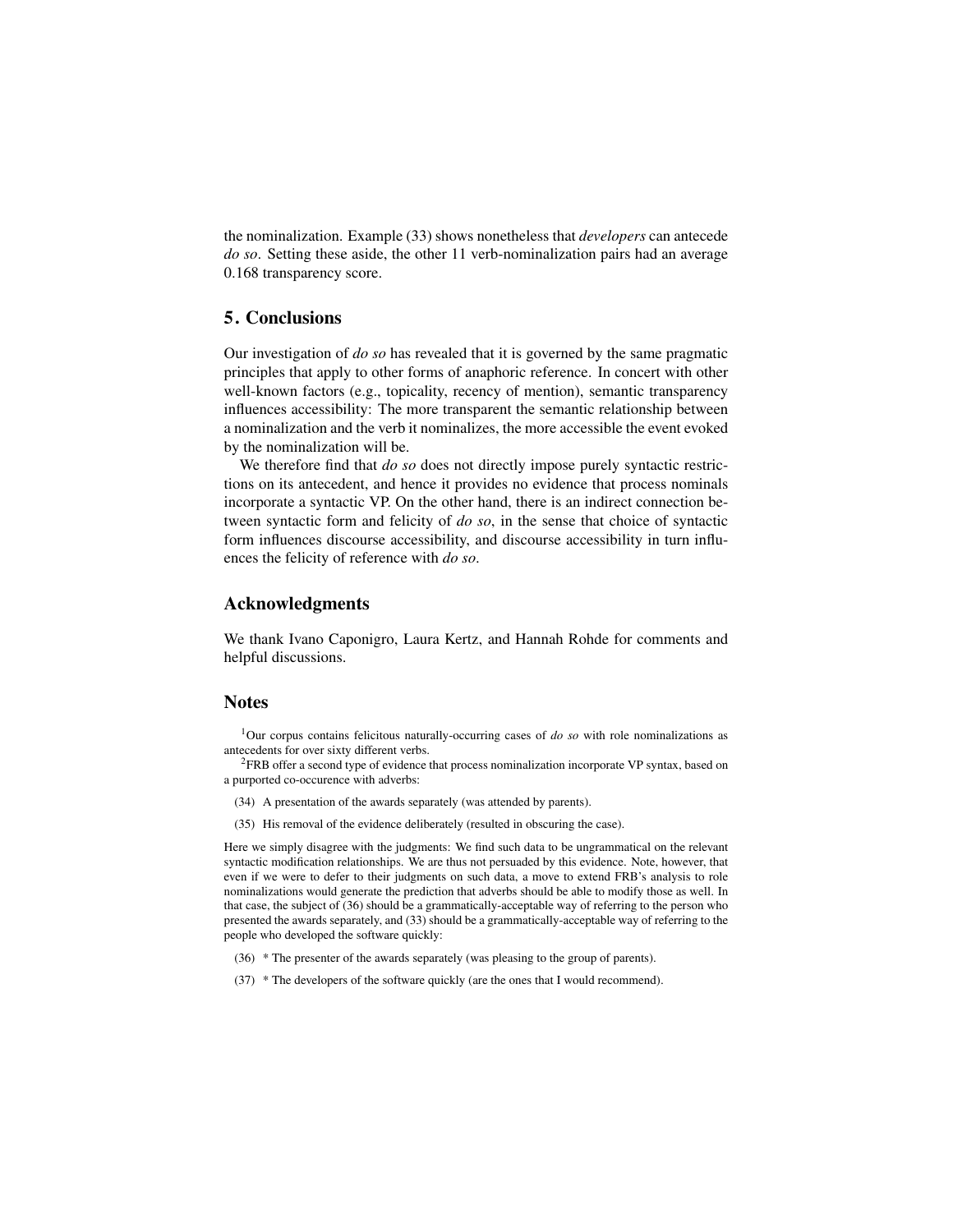We find such examples to be strongly ungrammatical on these interpretations.

<sup>4</sup>LSA failed to produce a value for one of the otherwise qualifying nominalizations, *vendor*, when paired with its corresponding verb *vend*. This case was therefore not included in the aforementioned list of 42.

# Appendix

The following list includes an example of *do so* anaphora for each of the qualifying role nominalizations in the BNC for which felicitous cases were found. They were all collected from various webpages in June, 2007. All were carefully analyzed to ensure that the role nominalization was the intended antecedent. For many of the nominalizations, multiple examples were found.

- (38) Gulden ignored a race official and jumped the tape marking the finish area to shake hands with his runners. He was the only coach in the shutes, a coach whose instincts have always told him this moment is important. After 25 years, he is remarkably more tenacious than ever. Other coaches show up at meets in jacket and tie, assigning their assistants to points on the course. Gulden shows up in sweats and puts in a few thousand meters himself, running from point to point. The greatest teachers do so by example.
- (39) Most evening and night shift workers do so not because they choose to, but because they have to. [= work evening and night shifts]
- (40) Successful leaders can be made as well as born. They must be themselves so that others trust them and devote their energy to their work. They are grounded, comfortable with their own strengths and weaknesses and can be appropriately open. The finest leaders do so by example, with integrity, and by knowing every person well in order to encourage other leaders.
- (41) Injuries incurred during lunchtime volleyball are NOT covered by W.C.B. Players do so at their own risk.
- (42) This site is provided AS-IS and users of this site do so at their own risk.
- (43) We have a 100 Club at the school with a guest speaker once a month or so. We have had Joost van der Westhuizen, Bruce Grobbelaar, Dick Muir etc. All speakers do so for free gratis and money raised goes to the school. Usually a large pissup follows. Bruce Grobbelaar left at 2 o'clock.
- (44) Avid readers do so as a hobby because they find pleasure in the activity!
- (45) DUI is a problem that goes way beyond accidents or simple bad choices, although many who get arrested for DWI fall into one or both of the above categories. Many drunk drivers do so not by choice or stupidity, but because they have a drinking problem.
- (46) ...harm to computer systems. Many of these Virus writers do so simply because they can, or because they are bored. Un-wiling, or just...

<sup>3</sup>Computed at lsa.colorado.edu using Matrix Comparison over the *General Reading up to 1st year college* corpus.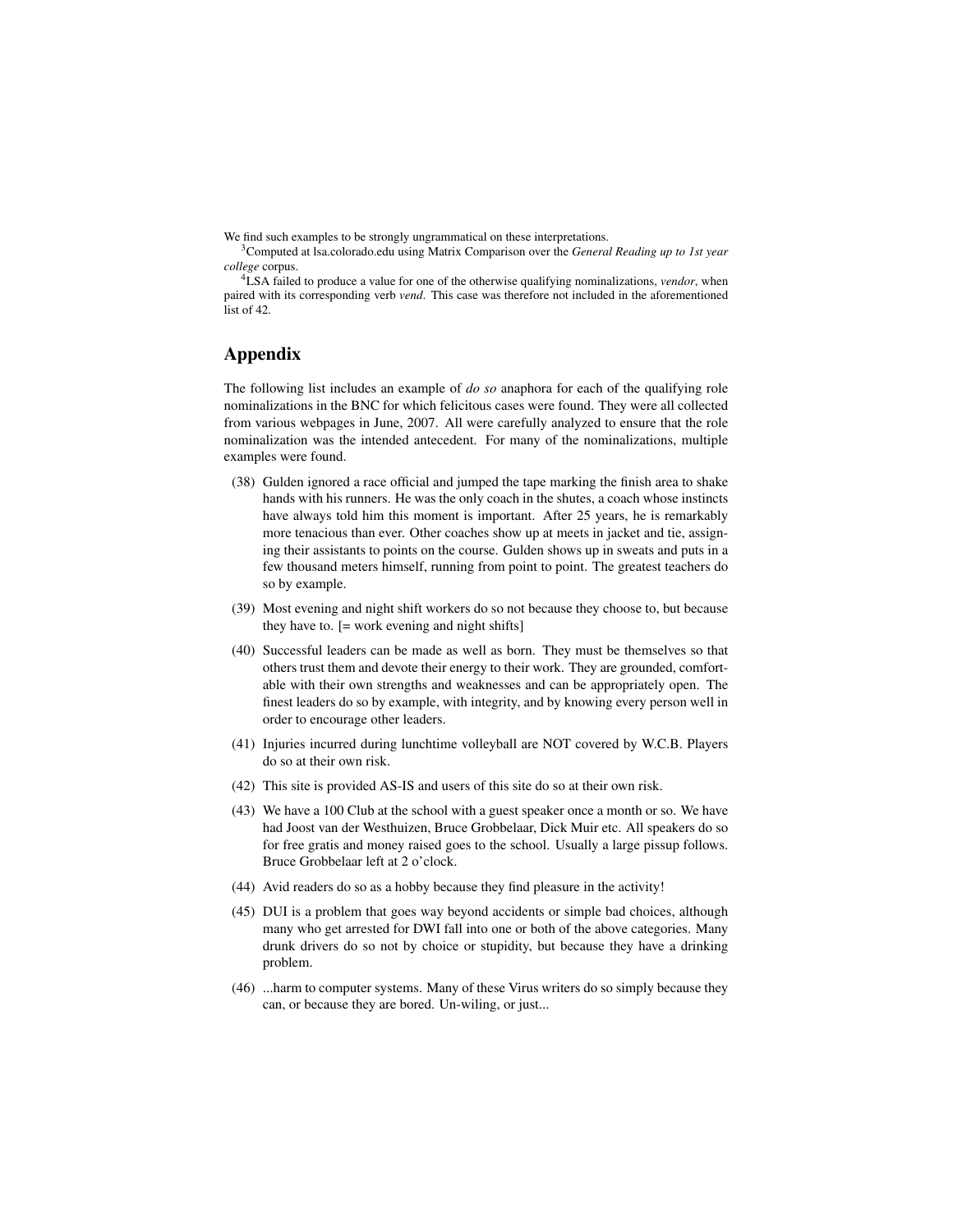- (47) In France, 22% of consumers think their tap water is too hard and another 22% fear health or sanitary hazards or contamination by toxic substances: this rate is rather low, but it has doubled between 1989 and 2000 (IFEN, 2000). Concern for sanitary water situation is much higher in the United States, where nearly half of bottled water consumers do so out of health and safety reasons.
- (48) Every time you raise a site's profile and rankings, you are pushing others down. SEO is a zero sum game - winners do so at the expense of losers.
- (49) Why is the traditional MTS approach often considered less desirable? Most traditional Make-to-Stock manufacturers do so according to some kind of forecast. In our experience, there are only two kinds of forecasts – wrong and really wrong.
- (50) The latest public opinion poll suggest that about 64% of supporters of capital punishment do not believe it is a deterrent. Most supporters do so because they believe in revenge or retribution (not the same thing).
- (51) I heard an interesting statistic recently. 80% of Corvette buyers do so for looks, not performance.
- (52) The issue of what constitutes small quantities of primary products is particularly important to this sector as many artisan poultry and egg producers do so on a very small scale as a supplement to farm income.
- (53) Every time you raise a sitetake a lot of pride in their genealogy. There are many Luo whose works have roots in Sudan. The researchers do so with great pride. Mr Paul Mboya and Tom Ojienda, both my friends, have completed an exhausting genealogy covering hundreds of years.
- (54) How does a scholar develop a publishing strategy? Although some people including even some very successful publishers do so without a strategy, for many people it is helpful to have an overall plan for publications.
- (55) Bollocks. I have found that most Linux lovers do so because they actually enjoy using software that works (I have had less than a dozen major Linux crashes, etc. they were all either massive H/W failure or my fault).
- (56) I am a big fan of the double count method. I have been told that it isn't done much here in the U.S. Most active observers do so singly. Our group did some simultaneous observing and encoded our sighting by generating a sound tone on audio tape.
- (57) The survey also discovered that 50% of "uber affluent" travellers do so with their families in tow.
- (58) Organized real estate has evolved to meet that goal. 95% of homesellers come to that conclusion. Most private sellers do so to save the commission and net more money but in most cases a buyer will not let the homeowner save the commission.
- (59) A recent survey conducted for Microsoft reveals that 85% of new home computer purchasers do so for access to the World Wide Web.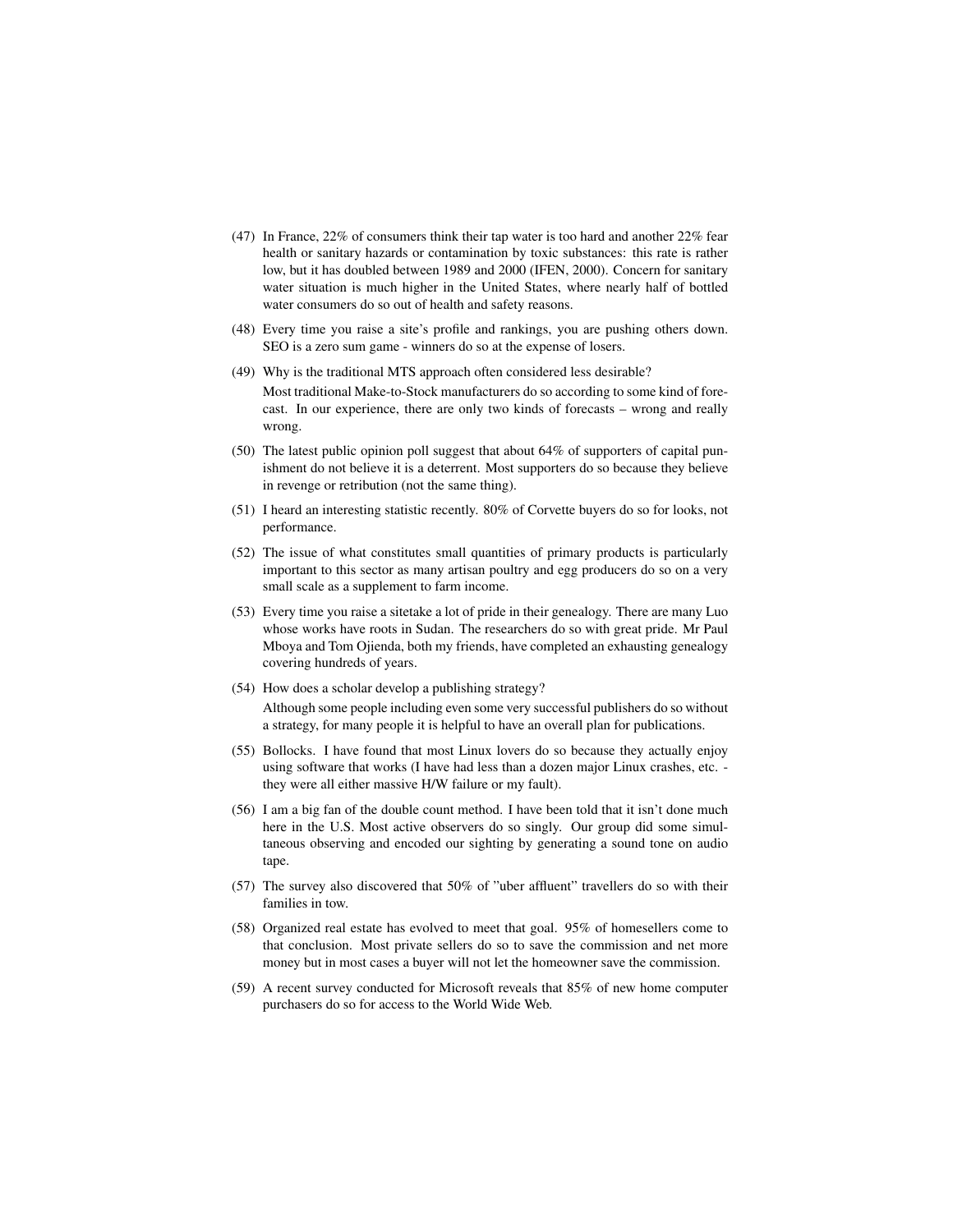(60) slimepuppy's mostly right though there are short-film creators that work exclusively in that market and don't want to move to features.

Many short makers do so with their own money (and own equipment which means less money) and many also do it with grants from government and cultural entities.

- (61) Lanny, you are 100% correct. There are 300 plus million people in this country counting children. Usually less than half of the "Could-be" voters do so.
- (62) I was just trying to point out that in almost all cases afk miners do so naked with minimal skills beyond the focus of the script. and manual miners are often more balanced chars.
- (63) It is important that all visitors to our sites understand that they do so at their own risk.
- (64) I would ask the writers of Movie and TV show articles if being a fan of something is a valid reason to want to improve it. I am sure 95% of article editors do so because they are a fan or have an interest in the topic they wrote about.
- (65) The majority of mutual fund investors do so through employer-sponsored plans, such as  $401(k)s$ . So, what's the allure of mutual funds and what has made them so popular?
- (66) The industries represented by Noosa Home-based businesses (HBBs) tend to be more diverse than in other locations (e.g. the Sunshine Coast or in NSW/ACT). Noosa HBB operators do so primarily because they do not need a shopfront, want flexible hours, lower overheads and for lifestyle reasons.

### References

- Anderson, Stephen R. 1968. "Pro-sentential forms and their implications for English sentence structure", Technical Report NSF-20, Aiken Computation Laboratory, Harvard University.
- Bouton, Lawrence P. 1970. "Do so: Do + adverb", In J. M. Sadock, editor, *Studies Presented to R. B. Lees by his Students*. Edmonton: Linguistics Research, 17–38.
- Cornish, Francis. 1992. "*So Be It*: The discourse-semantic roles of *so* and *it*", *Journal of Semantics*, 9. 2:163–178.
- Dalrymple, Mary, Stuart M. Shieber, and Fernando Pereira. 1991. "Ellipsis and higherorder unification", *Linguistics and Philosophy*, 14. 4:399–452.
- Dechaine, Rose-Marie. 1994. "Ellipsis and the position of subjects", In *Proceedings of the 24th Meeting of the North East Linguistics Society*, UMASS Amherst. 47–63.
- Fu, Jingqi and Thomas Roeper. 1993. "The VP within nominalizations: Evidence from adverbs and the VP anaphor *do-so*", paper presented at the Syntax-Morphology Connection, MIT.
- Fu, Jingqi, Thomas Roeper, and Hagit Borer. 2001. "The VP within process nominals: Evidence from adverbs and the VP anaphor *do-so*", *Natural Language and Linguistic Theory*, 19. 3:549–582.